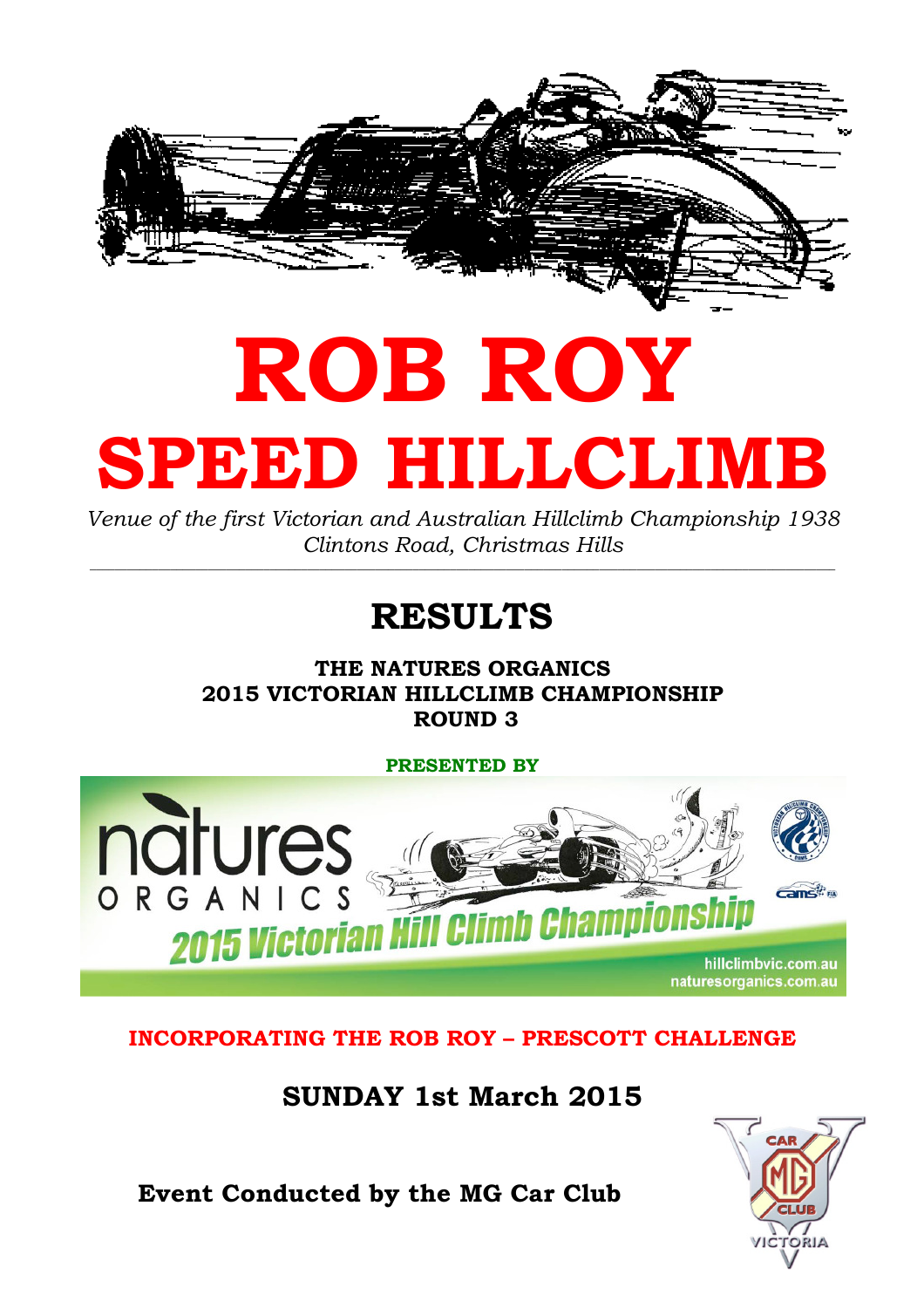| $N0$ . | <b>Driver</b>         |                | <b>Make</b>                             | Run 1          | <b>Run</b> 2            |                | Run 3 Run 4    | <b>Best Run</b> | <b>Place</b> |                |
|--------|-----------------------|----------------|-----------------------------------------|----------------|-------------------------|----------------|----------------|-----------------|--------------|----------------|
|        | <b>Club</b>           |                |                                         |                | Split 1 Split 2 Split 3 |                | Split 4        |                 | <b>Class</b> | O/R            |
|        |                       |                |                                         |                |                         |                |                |                 |              |                |
|        |                       |                | A3 Formula Libre up to 1300cc           |                |                         |                |                |                 |              |                |
| 427    | GCC                   | Gary Martin    | GAK-Martin<br><b>Split Time</b>         | <b>DNS</b>     | 22.63<br>11.04          | 22.02<br>10.87 | 20.44<br>9.73  | 20.44           | 1            | $\overline{2}$ |
| 428    | Andrew Mizzi<br>GCC   |                | <b>GAK-Martin</b><br><b>Split Time</b>  | <b>DNS</b>     | 24.60<br>12.54          | 24.18<br>12.12 | 21.60<br>10.19 | 21.60           | $\mathbf{2}$ | 3              |
| 3      | <b>VHRR</b>           | Mike Barker    | Hayward HC2<br><b>Split Time</b>        | 30.30          | 25.10<br>13.14          | 26.67<br>12.93 | 22.05<br>10.61 | 22.05           | 3            | 4              |
| 89     | GCC                   | Nick Collins   | Ninja NC-1<br><b>Split Time</b>         | <b>DNS</b>     | 26.23<br>12.62          | 25.87<br>12.76 | 24.43<br>11.53 | 24.43           | 4            | 8              |
|        |                       |                | A4 Formula Libre 1301 to 2000cc         |                |                         |                |                |                 |              |                |
| 26     | GCC                   | Michael McGinn | Hayward 08<br><b>Split Time</b>         | <b>DNS</b>     | 29.96<br>14.01          | 26.41<br>12.45 | 25.64<br>12.10 | 25.64           | 1            | 13             |
|        |                       |                | A5 Formula Libre 2001cc and over        |                |                         |                |                |                 |              |                |
| 211    | GCC                   | Alan Foley     | Dellara<br><b>Split Time</b>            | <b>DNS</b>     | 24.19<br>11.59          | 21.41<br>10.30 | 20.23<br>9.78  | 20.23           | 1            | 1.             |
|        |                       |                | B1 Sports Cars 2WD Clubman up to 1600cc |                |                         |                |                |                 |              |                |
| 21     | <b>NCCA</b>           | Peter Nolan    | Clubman Farrell<br><b>Split Time</b>    | 34.82<br>17.32 | 31.72<br>17.02          | 25.58<br>12.55 | 26.16<br>12.07 | 25.58           | 1            | 12             |
| 80     | Brendon Hall<br>VCB61 |                | Fraser Clubman<br><b>Split Time</b>     | 34.69<br>17.33 | 28.11<br>14.13          | 29.21<br>14.85 | 25.88<br>12.59 | 25.88           | $\mathbf 2$  | 16             |
| 371    | <b>MGCC</b>           | David Stone    | Sonic Super Seven<br><b>Split Time</b>  | 41.33          | 30.60<br>14.31          | 28.73<br>13.63 | 28.41<br>12.69 | 28.41           | 3            | 47             |
| 64     | <b>VHRR</b>           | Leo Bates      | Lobito 7<br><b>Split Time</b>           | 38.60          | 28.79<br>14.35          | 29.56<br>14.70 | <b>DNS</b>     | 28.79           | 4            | 54             |
| 666    | <b>VMCI</b>           | Ric Scott      | Nota Fang<br><b>Split Time</b>          | 38.07          | 32.44<br>14.38          | 30.95<br>14.67 | 32.97<br>15.38 | 30.95           | 5            | 67             |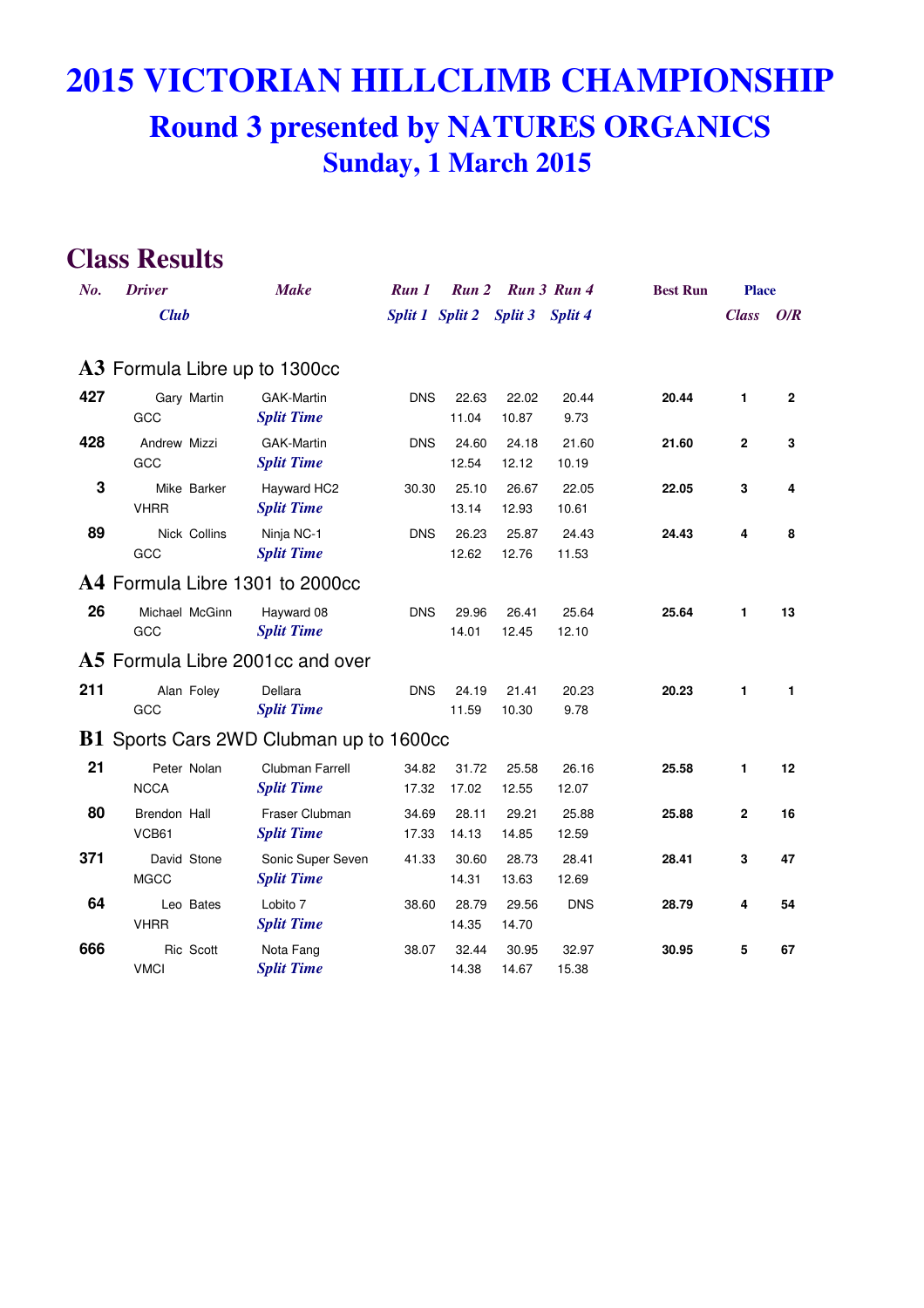| No. | <b>Driver</b>                                | <b>Make</b>                              | Run 1                           | Run 2<br>Run 3 Run 4 |                |                | <b>Best Run</b> | <b>Place</b> |     |  |
|-----|----------------------------------------------|------------------------------------------|---------------------------------|----------------------|----------------|----------------|-----------------|--------------|-----|--|
|     | <b>Club</b>                                  |                                          | Split 1 Split 2 Split 3 Split 4 |                      |                |                |                 | <b>Class</b> | O/R |  |
|     | B2 Sports Cars 2WD Open/Closed up to 2000cc  |                                          |                                 |                      |                |                |                 |              |     |  |
| 15  | Mark Patane<br><b>AROCA</b>                  | Alfa Romeo<br><b>Split Time</b>          | 33.70<br>16.37                  | 27.82<br>13.46       | 27.79<br>13.55 | 26.98<br>13.25 | 26.98           | 1            | 28  |  |
| 120 | Mike Ellsmore<br><b>MGCC</b>                 | <b>MGA Coupe</b><br><b>Split Time</b>    | 34.76<br>16.76                  | 29.18<br>14.22       | 28.36<br>13.23 | 27.39<br>12.75 | 27.39           | 2            | 34  |  |
| 27  | John French<br>GCC                           | <b>MGB</b><br><b>Split Time</b>          | 35.54<br>16.66                  | 27.88<br>13.67       | 28.25<br>13.57 | 28.38<br>13.70 | 27.88           | 3            | 42  |  |
| 4   | Don Woods<br><b>MGCC</b>                     | <b>MGB Roadster</b><br><b>Split Time</b> | 34.31<br>16.82                  | 29.25<br>14.22       | 28.71<br>13.89 | 28.56<br>13.73 | 28.56           | 4            | 49  |  |
|     | <b>B6</b> Marque Sports Cars up to 2000cc    |                                          |                                 |                      |                |                |                 |              |     |  |
| 178 | Graham Dows<br><b>AHSDC</b>                  | AH Sprite Mk 1<br><b>Split Time</b>      | 33.94                           | 28.75<br>13.73       | 27.77<br>13.08 | 27.07<br>12.74 | 27.07           | 1            | 29  |  |
| 49  | Jane Vollebregt<br><b>MGCC</b>               | MGB GT<br><b>Split Time</b>              | 31.39<br>15.57                  | 27.39<br>13.19       | 27.87<br>13.28 | 27.57<br>13.35 | 27.39           | $\mathbf{2}$ | 34  |  |
| 20  | Rodger Chapman<br><b>MGCC</b>                | <b>MGB Roadster</b><br><b>Split Time</b> | 35.55<br>16.70                  | 29.14<br>14.10       | 28.13<br>13.35 | 27.60<br>13.23 | 27.60           | 3            | 38  |  |
|     | <b>B7</b> Marque Sports Cars 2001 to 3000cc  |                                          |                                 |                      |                |                |                 |              |     |  |
| 968 | Paul Rojo<br>SOCV                            | Porsche 968<br><b>Split Time</b>         | 33.36<br>12.33                  | 27.84<br>13.71       | 26.23<br>12.88 | 26.14<br>12.33 | 26.14           | 1            | 20  |  |
|     | <b>B8</b> Marque Sports Cars 3001cc and over |                                          |                                 |                      |                |                |                 |              |     |  |
| 510 | John Elliott<br><b>RCCV</b>                  | Alpine Renault<br><b>Split Time</b>      | 31.05<br>14.95                  | 27.51<br>13.67       | 27.92<br>13.26 | 26.43<br>12.89 | 26.43           | 1            | 23  |  |
|     | C1 Sports Sedans 2WD up to 1600cc            |                                          |                                 |                      |                |                |                 |              |     |  |
| 173 | Jon Bailey<br><b>VMCI</b>                    | <b>Austin Mini</b><br><b>Split Time</b>  | 34.24<br>16.73                  | 29.04<br>14.24       | 28.67<br>14.34 | 58.46<br>13.35 | 28.67           | 1            | 51  |  |
| 281 | Shane Bolger<br><b>MGCC</b>                  | 1963 Anglia<br><b>Split Time</b>         | 44.53                           | 31.97<br>19.83 16.01 | 30.52<br>15.19 | 28.94<br>13.91 | 28.94           | 2            | 58  |  |
|     | $C2$ Sports Sedans 2WD 1601 to 2000cc        |                                          |                                 |                      |                |                |                 |              |     |  |
| 541 | Gavin Langmuir<br>GCC                        | Nissan Pulsar<br><b>Split Time</b>       | 33.00<br>15.90                  | 29.16<br>14.19       | 28.17<br>13.22 | 27.70<br>12.97 | 27.70           | 1            | 41  |  |
|     | C5 Sports Sedans 4WD 3001cc and over         |                                          |                                 |                      |                |                |                 |              |     |  |
| 71  | James Callahan<br><b>WRX</b>                 | Mitsubishi EVO<br><b>Split Time</b>      | 26.16<br>12.56                  | 24.31<br>11.82       | 23.56<br>11.33 | 23.47<br>11.29 | 23.47           | 1            | 5   |  |
| 86  | Col Hunter<br>GCC                            | Subaru WRX<br><b>Split Time</b>          | 30.24<br>13.72                  | 24.52<br>11.33       | 23.99<br>11.28 | 23.96<br>11.16 | 23.96           | 2            | 6   |  |
| 186 | Laura Hunter<br>GCC                          | Subaru WRX<br><b>Split Time</b>          | 30.37<br>13.84                  | 27.47<br>13.05       | 26.47<br>12.89 | 25.71<br>11.89 | 25.71           | 3            | 14  |  |
| 96  | David Wilson<br>WRX                          | Subaru WRX<br><b>Split Time</b>          | 29.63<br>13.53                  | 33.44<br>14.31       | 25.91<br>12.26 | 25.96<br>12.29 | 25.91           | 4            | 17  |  |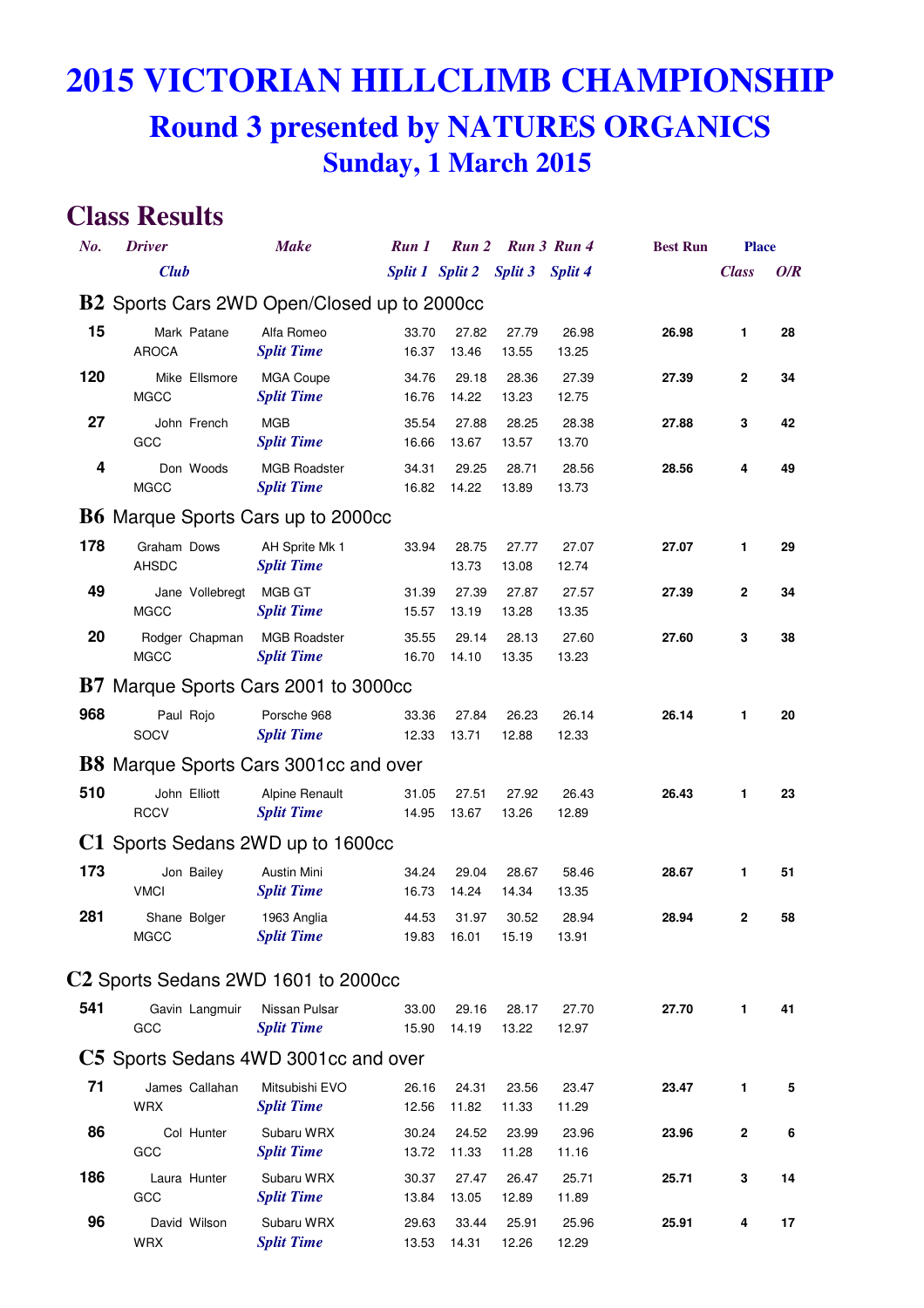| No. | <b>Driver</b>                               | <b>Make</b>                                         | Run 1          |                                 | Run 2 Run 3 Run 4 |                 | <b>Best Run</b> | <b>Place</b> |     |
|-----|---------------------------------------------|-----------------------------------------------------|----------------|---------------------------------|-------------------|-----------------|-----------------|--------------|-----|
|     | <b>Club</b>                                 |                                                     |                | Split 1 Split 2 Split 3 Split 4 |                   |                 |                 | <b>Class</b> | O/R |
|     | C6 Improved Production 2WD up to 1600cc     |                                                     |                |                                 |                   |                 |                 |              |     |
| 88  | Philip Mok<br><b>HCVV</b>                   | Honda Civic<br><b>Split Time</b>                    | 33.03<br>15.84 | 30.16<br>15.82                  | 27.48<br>13.50    | 26.54<br>13.01  | 26.54           | 1            | 24  |
| 342 | Simon Piper<br><b>RSOC</b>                  | Ford Laser S<br><b>Split Time</b>                   | 32.59<br>15.86 | 28.55<br>14.26                  | 27.68<br>13.45    | 27.15<br>13.13  | 27.15           | 2            | 31  |
| 84  | Jess Harper<br><b>PIARC</b>                 | Toyota Corolla<br><b>Split Time</b>                 | 31.80<br>15.45 | 29.26<br>14.45                  | 27.66<br>13.22    | 27.72<br>13.11  | 27.66           | 3            | 39  |
| 37  | Frank Bradley<br><b>VMCI</b>                | Mini R50<br><b>Split Time</b>                       | 34.48<br>16.71 | 30.03<br>14.55                  | 29.46<br>14.50    | 28.95<br>13.98  | 28.73           | 4            | 52  |
| 100 | lan Grinter<br><b>VMCI</b>                  | Morris Cooper<br><b>Split Time</b>                  | 31.77<br>15.22 | <b>DNF</b>                      | 28.79<br>13.59    | 118.50<br>12.62 | 28.79           | 5            | 54  |
| 44  | Ken Parry<br><b>WDCC</b>                    | Ford Cortina GT<br><b>Split Time</b>                | 30.88<br>15.15 | 29.32<br>14.09                  | 28.85<br>13.76    | 30.40<br>15.36  | 28.85           | 6            | 56  |
| 85  | Rhea Scheltus<br><b>PIARC</b>               | <b>Toyota Corolla</b><br><b>Split Time</b>          | 36.86<br>17.55 | 30.53<br>15.19                  | 30.04<br>14.79    | 28.92<br>14.03  | 28.92           | 7            | 57  |
| 107 | John Moore<br><b>VMCI</b>                   | <b>BMC Mini Deluxe</b><br><b>Split Time</b>         | 42.57<br>20.28 | 38.11<br>17.99                  | 37.79<br>17.83    | 37.34<br>17.27  | 37.34           | 8            | 78  |
|     | C7 Improved Production 2WD 1601 to 2000cc   |                                                     |                |                                 |                   |                 |                 |              |     |
| 61  | Mark Baldwin<br>GCC                         | Honda Civic<br><b>Split Time</b>                    | 29.81<br>13.87 | 25.81<br>12.42                  | 25.11<br>11.83    | 24.73<br>11.47  | 24.73           | 1            | 9   |
| 17  | Graeme Edwards<br><b>RCCV</b>               | Renault Clio Sport<br><b>Split Time</b>             | 30.17<br>14.56 | 26.44<br>12.36                  | 26.32<br>12.32    | 26.37<br>12.90  | 26.32           | 2            | 21  |
| 5   | John Raisbeck<br><b>AHOC</b>                | Ford Escort<br><b>Split Time</b>                    | 32.92<br>15.94 | 27.35<br>13.21                  | 27.55<br>12.78    | 27.07<br>12.82  | 27.07           | 3            | 29  |
| 25  | Kevin Baptist<br>GCC                        | Ford Laser<br><b>Split Time</b>                     | 37.41<br>17.15 | 33.07<br>15.50                  | 30.34<br>14.43    | 29.53<br>13.90  | 29.53           | 4            | 61  |
|     | C9 Improved Production 2WD 3001cc and over  |                                                     |                |                                 |                   |                 |                 |              |     |
| 222 | Gary Birt<br><b>VMCI</b>                    | <b>VW Golf GTI</b><br><b>Split Time</b>             | 28.68<br>14.29 | 26.54<br>12.76                  | 26.80<br>12.77    | 25.71<br>12.46  | 25.71           | 1            | 14  |
| 40  | Kevin Parkinson<br><b>BLCC</b>              | Holden HQ<br><b>Split Time</b>                      | 33.18<br>17.09 | 27.73<br>14.21                  | 27.03<br>13.43    | 25.99<br>12.67  | 25.99           | 2            | 18  |
| 95  | Raymond Dore<br>GCC                         | <b>Chevrolet Camaro</b><br><b>Split Time</b>        | 33.52<br>15.54 | 29.84<br>14.06                  | 28.41<br>13.46    | 27.15<br>12.80  | 27.15           | 3            | 31  |
| 51  | Daryl McRae<br>Ararat                       | Holden VL Sedan<br><b>Split Time</b>                | 33.03<br>17.05 | 30.42<br>14.21                  | 27.93<br>13.94    | 28.13<br>14.04  | 27.93           | 4            | 43  |
|     | C11 Improved Production 4WD 3001cc and over |                                                     |                |                                 |                   |                 |                 |              |     |
| 22  | <b>WRX</b>                                  | Nick Hutchinson Subaru STI 22b<br><b>Split Time</b> | 30.03<br>14.06 | 26.11<br>12.26                  | 24.59<br>11.62    | 23.97<br>11.35  | 23.97           | 1            | 7   |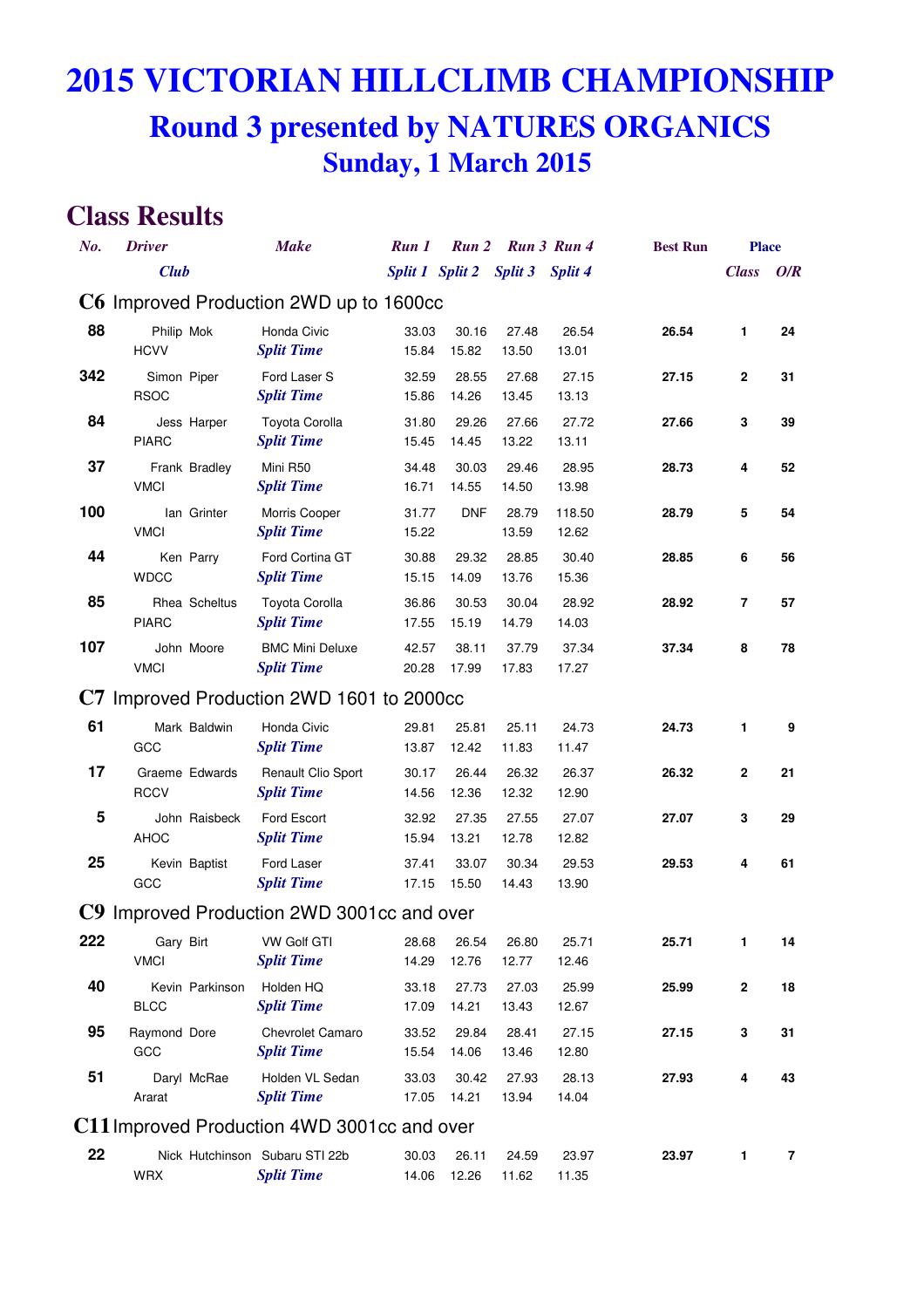## **2015 VICTORIAN HILLCLIMB CHAMPIONSHIP**

#### **Round 3 presented by NATURES ORGANICS Sunday, 1 March 2015**

| No. | <b>Driver</b><br><b>Club</b>                                    | <b>Make</b>                               |                | Run 1<br>Run <sub>2</sub><br>Split 1 Split 2 |                | Run 3 Run 4<br>Split 3 Split 4 | <b>Best Run</b> | <b>Place</b><br><b>Class</b> | O/R |
|-----|-----------------------------------------------------------------|-------------------------------------------|----------------|----------------------------------------------|----------------|--------------------------------|-----------------|------------------------------|-----|
| D1  | Historic Other including (Groups J, K, L, M, O, P, Q & R)       |                                           |                |                                              |                |                                |                 |                              |     |
| 60  | Darren Ciantar<br>GCC                                           | Nola Clubman<br><b>Split Time</b>         | <b>DNS</b>     | 28.20<br>12.73                               | 26.33<br>12.56 | 26.83<br>11.82                 | 26.33           | 1                            | 22  |
| 188 | Mark Atkinson<br><b>VHRR</b>                                    | Falkenberg Jinx<br><b>Split Time</b>      | 31.65<br>14.50 | 27.42<br>13.44                               | 26.87<br>12.93 | 26.55<br>12.90                 | 26.55           | $\mathbf{2}$                 | 25  |
|     | <b>D2</b> Historic Group N up to 2000cc                         |                                           |                |                                              |                |                                |                 |                              |     |
| 441 | Len Cattlin<br><b>RSOC</b>                                      | Ford Escort RS<br><b>Split Time</b>       | 28.15<br>14.02 | 25.95<br>12.63                               | 25.61<br>12.55 | 25.27<br>12.13                 | 25.27           | 1                            | 11  |
|     | <b>155</b> Peter Weymouth-Wilson Morris Cooper S<br><b>VMCI</b> | <b>Split Time</b>                         | 28.62<br>14.17 | <b>DNF</b>                                   | <b>DNS</b>     |                                | 28.62           | $\mathbf{2}$                 | 50  |
| 8   | Gavin Sheahan<br><b>HTCAV</b>                                   | <b>VW Beetle</b><br><b>Split Time</b>     | 39.09<br>17.56 | 33.29<br>15.06                               | 32.34<br>14.15 | 31.25<br>13.70                 | 31.25           | 3                            | 70  |
| 169 | L. Graeme Scott<br><b>VMCI</b>                                  | Morris Cooper S<br><b>Split Time</b>      | 38.87<br>17.74 | 35.05<br>15.60                               | 37.49<br>15.58 | 34.36<br>15.79                 | 34.36           | 4                            | 77  |
|     | F1 Non Logged Booked Cars (non VHCC)                            |                                           |                |                                              |                |                                |                 |                              |     |
| 10  | Tony Kaefer<br><b>FFCC</b>                                      | Ford Escort<br><b>Split Time</b>          | 28.06<br>14.02 | 25.63<br>12.55                               | 24.95<br>12.17 | 26.24<br>13.43                 | 24.95           | 1                            | 10  |
| 691 | Maxwell Hooper<br><b>AHOC</b>                                   | <b>Austin Healey</b><br><b>Split Time</b> | 31.26<br>14.21 | 28.28<br>12.69                               | 27.84<br>12.64 | 26.10<br>12.07                 | 26.10           | $\mathbf{2}$                 | 19  |
| 78  | Russ Mead<br>GCC                                                | Ford Super Anglia<br><b>Split Time</b>    | <b>DNS</b>     | 27.20<br>12.86                               | 26.63<br>12.52 | 26.58<br>12.52                 | 26.58           | 3                            | 26  |
| 41  | Bryan Gibson<br><b>MGCC</b>                                     | <b>MGB Roadster</b><br><b>Split Time</b>  | 27.86<br>13.32 | 27.26<br>12.93                               | 27.02<br>12.93 | 26.59<br>12.71                 | 26.59           | 4                            | 27  |
| 117 | Frank Oostermeyer<br><b>MGCC</b>                                | MGB GT<br><b>Split Time</b>               | 29.40<br>13.80 | 27.93<br>13.33                               | 27.72<br>13.20 | 27.25<br>13.00                 | 27.25           | 5                            | 33  |
| 171 | Rod Cooper<br><b>MGCC</b>                                       | MGB GT<br><b>Split Time</b>               | 30.94<br>14.47 | 28.49<br>13.05                               | 28.72<br>13.35 | 27.52<br>12.88                 | 27.52           | 6                            | 36  |
| 6   | Malcolm Day<br>VIC86/BRZ                                        | Toyota 86<br><b>Split Time</b>            | 36.27<br>18.04 | 34.55<br>16.93                               | 30.79<br>14.92 | 28.76<br>13.90                 | 28.76           | 7                            | 53  |
| 14  | James Patterson<br>LCV                                          | Lotus Elan Coupe<br><b>Split Time</b>     | 34.46<br>16.74 | 30.44<br>14.95                               | 30.17<br>14.48 | 29.21<br>14.08                 | 29.21           | 8                            | 59  |
| 16  | Peter Perazza<br><b>PIARC</b>                                   | Ford Fiesta XR4<br><b>Split Time</b>      | 32.18<br>15.15 | 30.89<br>14.48                               | 30.65<br>14.55 | 29.71<br>13.46                 | 29.71           | 9                            | 62  |
| 38  | Scott Kennedy<br><b>FFCC</b>                                    | Mazda MX5<br><b>Split Time</b>            | 32.66<br>15.18 | 31.22<br>14.55                               | 31.10<br>14.48 | 29.86<br>13.58                 | 29.86           | 10                           | 63  |
| 12  | Drew Wilson<br>Impreza                                          | ArcticCat Wildcat X<br><b>Split Time</b>  | 36.41<br>15.22 | 32.19<br>14.60                               | 30.81<br>13.07 | 31.23<br>13.24                 | 30.81           | 11                           | 66  |
| 137 | Peter Delmodes<br><b>TSOA</b>                                   | Truimph 2500TC<br><b>Split Time</b>       | 35.22<br>16.23 | 32.79<br>15.23                               | 32.78<br>15.78 | 31.04<br>14.49                 | 31.04           | 12                           | 68  |
| 59  | Rob Wilson<br><b>MGCC</b>                                       | <b>MGA Roadster</b><br><b>Split Time</b>  | 32.25<br>14.91 | 31.23<br>14.75                               | 31.53<br>14.76 | 31.87<br>14.48                 | 31.23           | 13                           | 69  |
| 180 | Andrew Hofer<br><b>VMCI</b>                                     | Mazda MX5<br><b>Split Time</b>            | 35.31<br>15.84 | 32.58<br>15.00                               | 32.78<br>15.13 | 31.92<br>14.63                 | 31.92           | 14                           | 72  |